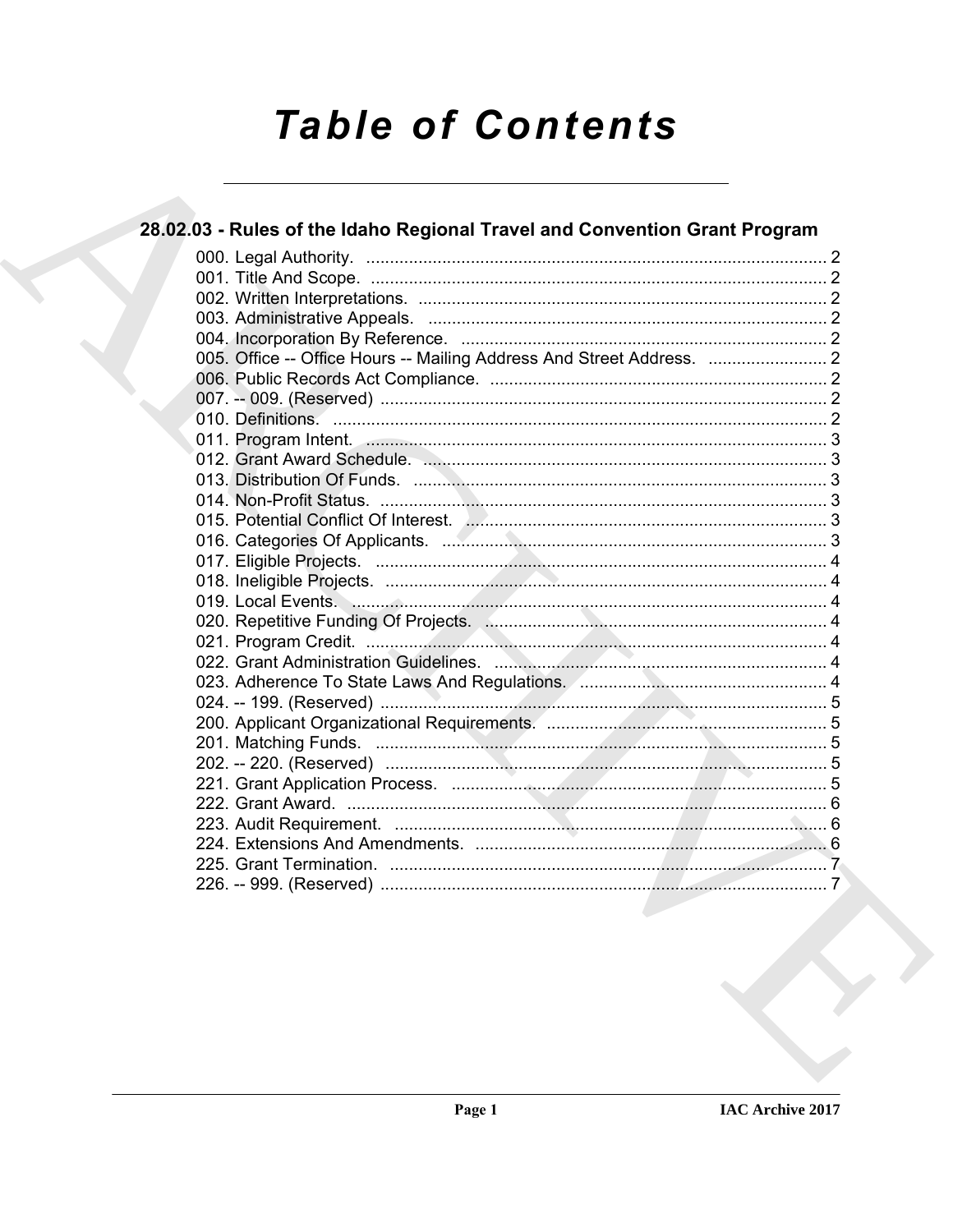#### **IDAPA 28 TITLE 02 CHAPTER 03**

## <span id="page-1-0"></span>**28.02.03 - RULES OF THE IDAHO REGIONAL TRAVEL AND CONVENTION GRANT PROGRAM**

#### <span id="page-1-1"></span>**000. LEGAL AUTHORITY.**

**23.02.03 - RULES OF THE DANO REGIONAL TRAVEL AND CONVENTION GRANT PROGRAM**<br> **CHEAD EVALUATIONITY EVALUATION CONVENTION GRANT PROGRAM**<br>
THE LEAD **ARTIFICIAL CONVENTION CONVENTION CONVENTION CONVENTION CONVEN** These rules have been adopted pursuant to Sections 67-4715, 67-4717, and 67-4718, Idaho Code, which imposes a two percent (2%) tax on the sale of hotel/motel and private campground accommodations and created the Idaho Travel and Convention Industry Committee, herein referred to as the Idaho Travel Council (ITC). The revenues generated by this tax (less ten percent (10%) administrative expense) are to be invested one-half  $(1/2)$  by the state and one-half (1/2) by the local regions within Idaho in well-planned promotional programs. The ITC, through the Idaho Department of Commerce (Department), has been given the responsibility of administering this program which includes the local regional grant program. (3-29-10)

#### <span id="page-1-2"></span>**001. TITLE AND SCOPE.**

**01. Title**. These rules are cited as IDAPA 28.02.03, "Rules of the Idaho Regional Travel and Convention Grant Program" (ITC Grant Program). (3-29-10)

**02. Scope**. The primary objective is the creation and implementation of plans designed to stimulate and expand the travel and convention industry within the state's seven (7) planning regions. (3-29-10)

#### <span id="page-1-3"></span>**002. WRITTEN INTERPRETATIONS.**

In accordance with Sections  $67-5201(19)(b)(iv)$ ,  $67-4715$ ,  $67-4717$  and  $67-4718$ , Idaho Code, this agency has written statements which pertain to the interpretation of the rules of this chapter, or to the documentation of compliance with the rules of this chapter. These documents are available for public inspection and copying at cost at the Idaho<br>Department of Commerce, 700 West State Street, Boise, Idaho. (3-29-10) Department of Commerce, 700 West State Street, Boise, Idaho.

#### <span id="page-1-4"></span>**003. ADMINISTRATIVE APPEALS.**

This chapter does not provide for appeal of the administrative requirements for agencies. (3-29-10)

#### <span id="page-1-5"></span>**004. INCORPORATION BY REFERENCE.**

There are no documents that have been incorporated by reference into these rules. (3-29-10)

#### <span id="page-1-6"></span>**OFFICE -- OFFICE HOURS -- MAILING ADDRESS AND STREET ADDRESS.**

The central office for the Idaho Travel Council Grant Program is located at the Idaho Department of Commerce. The office is open daily from 8 a.m. and 5 p.m., except Saturday, Sunday, and legal holidays. Appropriate ITC grant program documents may be filed at, or mailed to: Idaho Travel Council Grant Program, Idaho Department of Commerce, 700 West State Street, P. O. Box 83720, Boise, Idaho 83720-0093. (3-29-10) Commerce, 700 West State Street, P. O. Box 83720, Boise, Idaho 83720-0093.

#### <span id="page-1-7"></span>**006. PUBLIC RECORDS ACT COMPLIANCE.**

Information regarding ITC applications or awarded grants are considered to be public information and will be released upon request. These documents are available for public inspection and copying at cost. (3-29-10) released upon request. These documents are available for public inspection and copying at cost.

#### <span id="page-1-8"></span>**007. -- 009. (RESERVED)**

#### <span id="page-1-10"></span><span id="page-1-9"></span>**010. DEFINITIONS.**

As used in this chapter: (3-29-10)

<span id="page-1-13"></span><span id="page-1-11"></span>**01. Council**. The Idaho Travel Council (ITC) as set forth in Section 67-4712, Idaho Code. (3-29-10)

**02.** Division of Tourism. The staff of the Division of Tourism Development unit of the Idaho ent of Commerce. (3-29-10) Department of Commerce.

<span id="page-1-12"></span>**03. Department**. The Idaho Department of Commerce as set forth in Section 67-4701, Idaho Code.

 $(3-29-10)$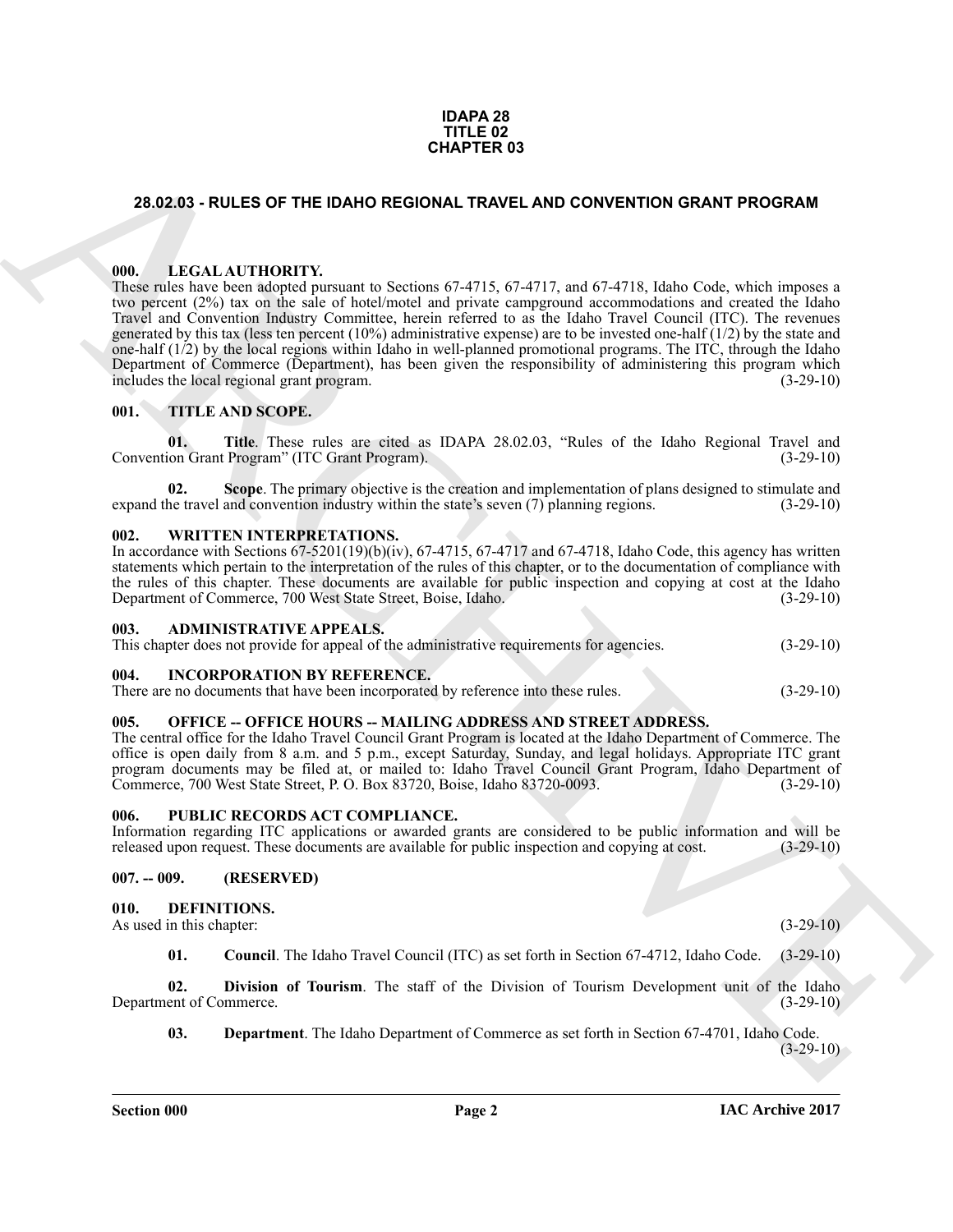<span id="page-2-21"></span><span id="page-2-9"></span>**04. Grant Program Guidelines**. Interpretation of these rules by the Idaho Travel Council. (3-29-10)

## <span id="page-2-0"></span>**011. PROGRAM INTENT.**

*Travela & Convention Completes*<br> **ARCHIVES CONVERGENTS (ACTIVES)**<br> **ARCHIVES CONVERGENTS (ACTIVES)**<br> **ARCHIVES CONVERGENTS (ACTIVES)**<br> **ARCHIVES CONVERGENTS (ACTIVES)**<br> **ARCHIVES CONVERGENTS (ACTIVES)**<br> **ARCHIVES CONVE** The intent of the ITC's Regional Grant Program is to distribute grant funds to non-profit, incorporated organizations which have in place a viable travel or convention promotion program, or both, in their area of operation. Preference is given to programs of Destination Marketing Organizations (DMOs) with a primary focus of promoting overnight visitation in their area. (3-29-10) visitation in their area.

## <span id="page-2-13"></span><span id="page-2-1"></span>**012. GRANT AWARD SCHEDULE.**

<span id="page-2-14"></span>**01. Application Deadlines**. Grants will be awarded annually at the first ITC meeting of the fiscal year, approximately August 1. A schedule of application deadlines will be posted on the Department's website and is available by request from the Division of Tourism.

<span id="page-2-15"></span>**02.** Grant Award Status. Applicants will be notified of their grant award status within seven (7) days C's grant award date. (3-29-10) of the ITC's grant award date.

<span id="page-2-16"></span>**03.** Grant Cycle. Grant contract period is fourteen (14) months, beginning with the ITC's grant award date and ending on September 30 of the following year. Funded activities should be completed within the fourteen (14) month cycle. (3-29-10)  $(14)$  month cycle.

## <span id="page-2-10"></span><span id="page-2-2"></span>**013. DISTRIBUTION OF FUNDS.**

The Idaho Regional Travel and Convention Grant is a reimbursement grant. (3-29-10)

<span id="page-2-11"></span>**01. Documentation of Funds Expended**. The Department will allocate funds to the grantee upon on of complete documentation of funds expended. (3-29-10) submission of complete documentation of funds expended.

<span id="page-2-12"></span>**Documentation of Reimbursable Expenses**. Documentation for reimbursable expenses will be Department and the ITC as outlined in the guidelines. (3-29-10) determined by the Department and the ITC as outlined in the guidelines.

#### <span id="page-2-17"></span><span id="page-2-3"></span>**014. NON-PROFIT STATUS.**

If not already on file with the Department, grant applicants must provide the following documents as proof of non-<br>profit status prior to or with their application. (3-29-10) profit status prior to or with their application.

<span id="page-2-19"></span>**01. Proof of Non-Profit Status**. State of Idaho Certificate of Incorporation and Articles of Incorporation from the Secretary of State or a letter of determination from the Internal Revenue Service. (3-29-10)

<span id="page-2-18"></span>**02. Employer Identification Number**. Notice of Employer Identification Number assigned by the Revenue Service. (3-29-10) Internal Revenue Service.

## <span id="page-2-20"></span><span id="page-2-4"></span>**015. POTENTIAL CONFLICT OF INTEREST.**

An affiliation with a profit-making organization could imply a conflict of interest. Such conflict could render the application ineligible. (3-29-10)

## <span id="page-2-6"></span><span id="page-2-5"></span>**016. CATEGORIES OF APPLICANTS.**

The area of impact of the non-profit applicant will determine the application type as follows: (3-29-10)

<span id="page-2-7"></span>**01.** Local/Regional Grant Application. A non-profit organization whose area of impact lies within daries of a single region. (3-29-10) the boundaries of a single region.

**a.** Regional applicants serve as an umbrella organization, promoting travel to locations throughout the region.  $(3-29-10)$ 

<span id="page-2-8"></span>**b.** Tourism regions are defined in Section 67-4711, Idaho Code. (3-29-10)

**02. Multi-Regional Application**. A non-profit organization that represents more than one (1) region or has a presence in each region of the state. The association serves as an umbrella organization, promoting travel to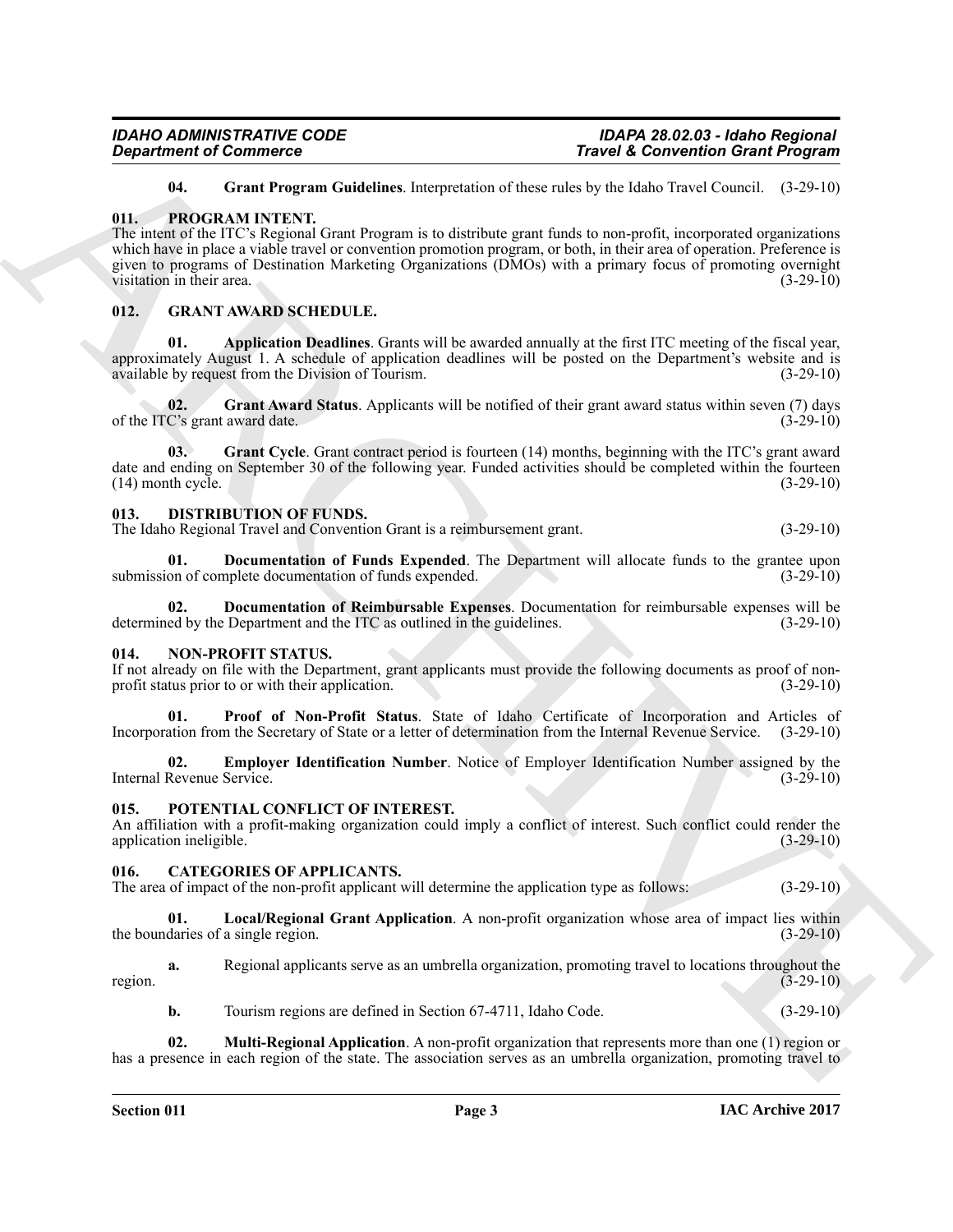*IDAHO ADMINISTRATIVE CODE IDAPA 28.02.03 - Idaho Regional Travel & Convention Grant Program* 

#### <span id="page-3-10"></span><span id="page-3-0"></span>**017. ELIGIBLE PROJECTS.**

#### <span id="page-3-16"></span><span id="page-3-14"></span><span id="page-3-1"></span>**018. INELIGIBLE PROJECTS.**

#### <span id="page-3-18"></span><span id="page-3-17"></span><span id="page-3-15"></span><span id="page-3-2"></span>**019. LOCAL EVENTS.**

#### <span id="page-3-20"></span><span id="page-3-3"></span>**020. REPETITIVE FUNDING OF PROJECTS.**

#### <span id="page-3-19"></span><span id="page-3-4"></span>**021. PROGRAM CREDIT.**

#### <span id="page-3-13"></span><span id="page-3-12"></span><span id="page-3-11"></span><span id="page-3-5"></span>**022. GRANT ADMINISTRATION GUIDELINES.**

|                    | <b>Department of Commerce</b>                                                                          | <b>Travel &amp; Convention Grant Program</b>                                                                                                                                                                                                                  |  |
|--------------------|--------------------------------------------------------------------------------------------------------|---------------------------------------------------------------------------------------------------------------------------------------------------------------------------------------------------------------------------------------------------------------|--|
|                    | locations throughout the state.                                                                        | $(3-29-10)$                                                                                                                                                                                                                                                   |  |
| 017.               | <b>ELIGIBLE PROJECTS.</b><br>the basic definition of travel or convention promotion.                   | Eligible projects under the Regional Travel and Convention Grant Program must be consistent with the legislative<br>declaration of policy in Title 67, Chapter 47, Idaho Code. Programs that are eligible for consideration must fall under<br>$(3-29-10)$    |  |
| 018.               | <b>INELIGIBLE PROJECTS.</b><br>travel or convention promotion element.                                 | It is not the purpose of this grant program to fund the day-to-day, administrative expenses of organizations that have a<br>$(3-29-10)$                                                                                                                       |  |
| 01.                | (Other Personnel Expenses (OPE)) may be used as cash match with documentation.                         | <b>Organizational Administrative Expense.</b> Rent, phone, supplies, wages and salaries, other<br>overhead and administrative expenses are not reimbursable; however, the actual cost of staff wages and benefits<br>$(3-29-10)$                              |  |
| 02.                | Salary or Personnel. Expenses related to grant writing are not eligible.                               | $(3-29-10)$                                                                                                                                                                                                                                                   |  |
| 03.<br>ineligible. |                                                                                                        | Alternative Funding Sources. Projects that have alternative funding sources (for example, regular<br>Chamber of Commerce budgets) or that have been funded previously with the agency's own funds may be deemed<br>$(3-29-10)$                                |  |
| 019.               | <b>LOCAL EVENTS.</b><br>Such requests for funding will be judged on their specific merits.             | It is not the intent of the Council to fund the promotion of local events. However, the Council will consider the unique<br>benefits of events that have the potential of having a measurable impact on consumer travel and spending patterns.<br>$(3-29-10)$ |  |
| 020.               | REPETITIVE FUNDING OF PROJECTS.<br>return on investment as it relates to ITC program intent.           | The Council may fund repetitive projects. However, applicants should not conclude that a plan will be funded<br>because it has been funded in the past. When a previously funded plan is resubmitted, the applicant should show the<br>$(3-29-10)$            |  |
| 021.               | PROGRAM CREDIT.<br>determined appropriate by the ITC.                                                  | All projects funded by the Idaho Regional Travel and Convention Grant Program must credit said program as<br>$(3-29-10)$                                                                                                                                      |  |
| 022.               | <b>GRANT ADMINISTRATION GUIDELINES.</b>                                                                |                                                                                                                                                                                                                                                               |  |
| 01.                | grant termination or omission from future grant awards, or both.                                       | Noncompliance with Guidelines. Noncompliance with administrative guidelines may lead to<br>$(3-29-10)$                                                                                                                                                        |  |
| 02.                | contract and guidelines, including:                                                                    | <b>Usage of Funds.</b> Applicant must agree that funds will be used in accordance with ITC grant<br>$(3-29-10)$                                                                                                                                               |  |
| a.                 | Submitting narrative progress reports according to contract schedule;                                  | $(3-29-10)$                                                                                                                                                                                                                                                   |  |
| b.                 | Using appropriate forms with accompanying documentation;                                               | $(3-29-10)$                                                                                                                                                                                                                                                   |  |
| c.                 | Abiding by subcontract procedures in the guidelines; and                                               | $(3-29-10)$                                                                                                                                                                                                                                                   |  |
| d.                 | Providing complete audit documentation when applicable.                                                | $(3-29-10)$                                                                                                                                                                                                                                                   |  |
| 023.               | ADHERENCE TO STATE LAWS AND REGULATIONS.                                                               |                                                                                                                                                                                                                                                               |  |
| 01.                | with all applicable state laws and regulations relative to purchasing, fiscal, and audit requirements. | Applicable Laws and Regulations. The applicant must agree to use the grant funds in accordance<br>$(3-29-10)$                                                                                                                                                 |  |
| 02.                |                                                                                                        | Sales Tax. Receipt of an ITC grant does not exempt an organization from paying sales tax.                                                                                                                                                                     |  |

#### <span id="page-3-9"></span><span id="page-3-8"></span><span id="page-3-7"></span><span id="page-3-6"></span>**023. ADHERENCE TO STATE LAWS AND REGULATIONS.**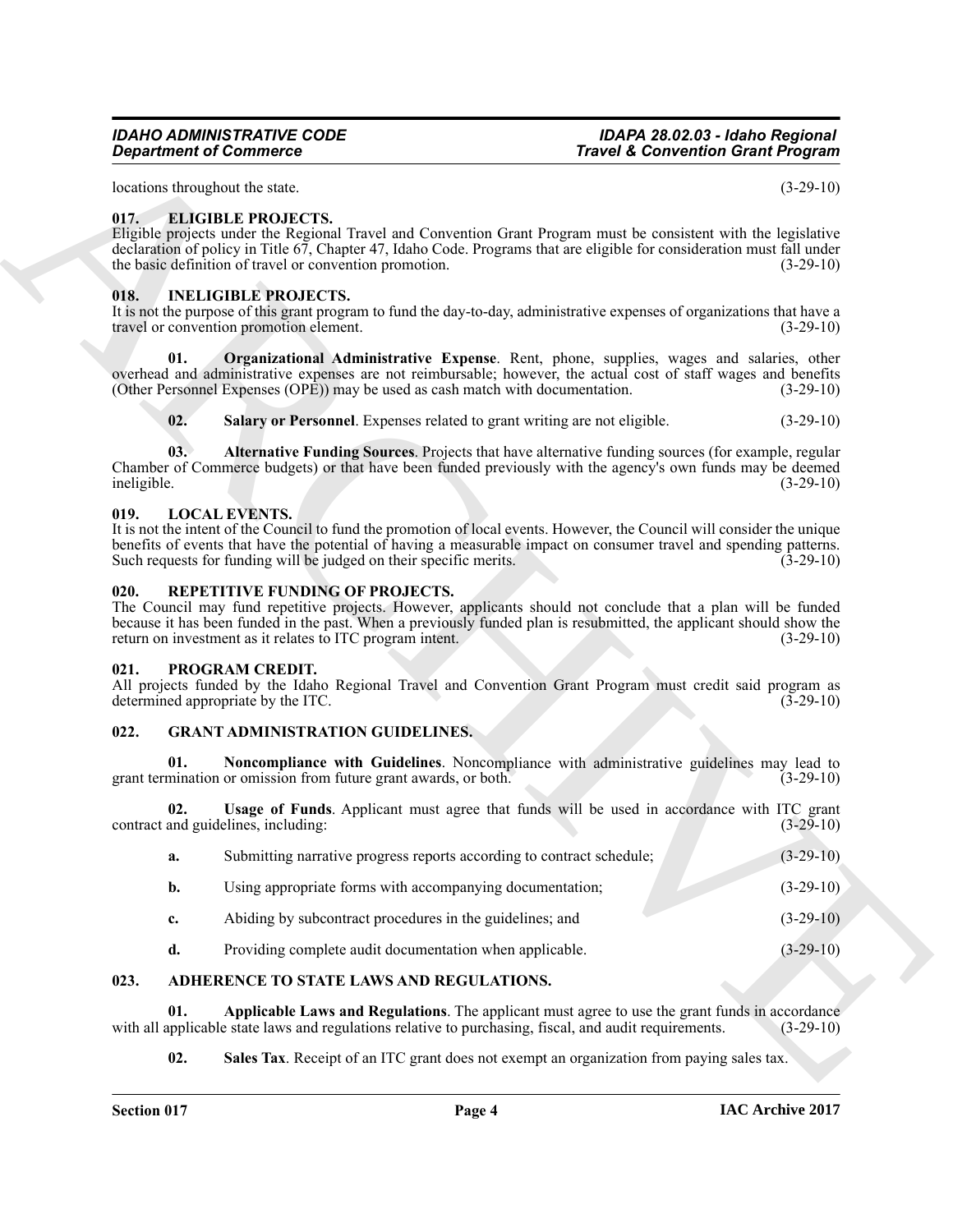# <span id="page-4-0"></span>**024. -- 199. (RESERVED)**

#### <span id="page-4-8"></span><span id="page-4-7"></span><span id="page-4-5"></span><span id="page-4-1"></span>**200. APPLICANT ORGANIZATIONAL REQUIREMENTS.**

| <b>Department of Commerce</b>   |                                                                                                                                                                                                                                                                                                                                                      | <b>Travel &amp; Convention Grant Program</b>                                                             |  |
|---------------------------------|------------------------------------------------------------------------------------------------------------------------------------------------------------------------------------------------------------------------------------------------------------------------------------------------------------------------------------------------------|----------------------------------------------------------------------------------------------------------|--|
|                                 |                                                                                                                                                                                                                                                                                                                                                      | $(3-29-10)$                                                                                              |  |
| $024. - 199.$                   | (RESERVED)                                                                                                                                                                                                                                                                                                                                           |                                                                                                          |  |
| 200.                            | APPLICANT ORGANIZATIONAL REQUIREMENTS.<br>Applicants for this grant program must show in their application that they have:                                                                                                                                                                                                                           | $(3-29-10)$                                                                                              |  |
| 01.                             | Plan. A goal-oriented plan for travel or convention promotion, or both, with measurements<br>appropriate to the scope of work.                                                                                                                                                                                                                       | $(3-29-10)$                                                                                              |  |
| 02.                             | Resources. Adequate resources to:                                                                                                                                                                                                                                                                                                                    | $(3-29-10)$                                                                                              |  |
| a.                              | Carry out the plan as outlined in the grant application; and                                                                                                                                                                                                                                                                                         | $(3-29-10)$                                                                                              |  |
| b.                              | Operate and maintain a financial management system for the plan.                                                                                                                                                                                                                                                                                     | $(3-29-10)$                                                                                              |  |
| 03.                             | Ability to Manage. The ability to manage the grant.                                                                                                                                                                                                                                                                                                  | $(3-29-10)$                                                                                              |  |
| 201.                            | <b>MATCHING FUNDS.</b><br>Match must be documented in the application.                                                                                                                                                                                                                                                                               | $(3-29-10)$                                                                                              |  |
| 01.                             | Match Required. The Idaho Regional Travel and Convention Grant Program requires match from<br>all organizations applying for funding as a way to increase the regional or local commitment to the plan, and to assist<br>in generating more dollars for tourism promotion.                                                                           | $(3-29-10)$                                                                                              |  |
| 02.<br>from match requirements. | <b>Match Percentage.</b> All plans must provide cash match of twelve and one-half percent (12.5%) of<br>the amount awarded. All match must be outlined in the scope of work within the grant application. Audits are exempt                                                                                                                          | $(3-29-10)$                                                                                              |  |
| 03.                             | Match Definition. Match is defined in the guidelines, but is considered documented cash<br>contributions, wages and benefits or income used to fund a project.                                                                                                                                                                                       | $(3-29-10)$                                                                                              |  |
| 04.                             | brochures and publications, will not be allowed as match.                                                                                                                                                                                                                                                                                            | Expenditures. Expenditures claimed for projects funded previously by the grantee, such as<br>$(3-29-10)$ |  |
| 05.                             | Marketing. Marketing dollars spent by a for-profit enterprise within their marketing program may<br>not be claimed as cash match by a grantee, not to exclude approved co-op programs.                                                                                                                                                               | $(3-29-10)$                                                                                              |  |
| 06.                             | Audits. Funds awarded for audits are exempt from match requirements.                                                                                                                                                                                                                                                                                 | $(3-29-10)$                                                                                              |  |
| $202. - 220.$                   | (RESERVED)                                                                                                                                                                                                                                                                                                                                           |                                                                                                          |  |
| 221.                            | <b>GRANT APPLICATION PROCESS.</b>                                                                                                                                                                                                                                                                                                                    |                                                                                                          |  |
| 01.                             | Meeting with Regional ITC Representative. A meeting with the regional ITC representative to<br>discuss grant application is strongly encouraged.                                                                                                                                                                                                     | $(3-29-10)$                                                                                              |  |
| 02.<br>meeting.                 | Idaho Travel Council Presentation. Applicants for grants of fifty thousand dollars (\$50,000) or<br>greater are strongly encouraged to present their travel and convention plan at the final ITC meeting of the fiscal year.<br>Applicants for grants of less than fifty thousand dollars (\$50,000) may present their grant application at the same | $(3-29-10)$                                                                                              |  |
| 03.                             | Grant Application. Grant applications must be submitted on-line through the Department's<br>tourism website at www.tourism.idaho.gov. Submittal deadline will be determined by the Division of Tourism and<br>posted on the Division website.                                                                                                        | $(3-29-10)$                                                                                              |  |
| 04.                             | <b>Technical Review.</b> The following criteria are considered in the review of the application:                                                                                                                                                                                                                                                     |                                                                                                          |  |

#### <span id="page-4-20"></span><span id="page-4-19"></span><span id="page-4-18"></span><span id="page-4-14"></span><span id="page-4-6"></span><span id="page-4-2"></span>**201. MATCHING FUNDS.**

## <span id="page-4-17"></span><span id="page-4-16"></span><span id="page-4-15"></span><span id="page-4-3"></span>**202. -- 220. (RESERVED)**

## <span id="page-4-13"></span><span id="page-4-12"></span><span id="page-4-11"></span><span id="page-4-10"></span><span id="page-4-9"></span><span id="page-4-4"></span>**221. GRANT APPLICATION PROCESS.**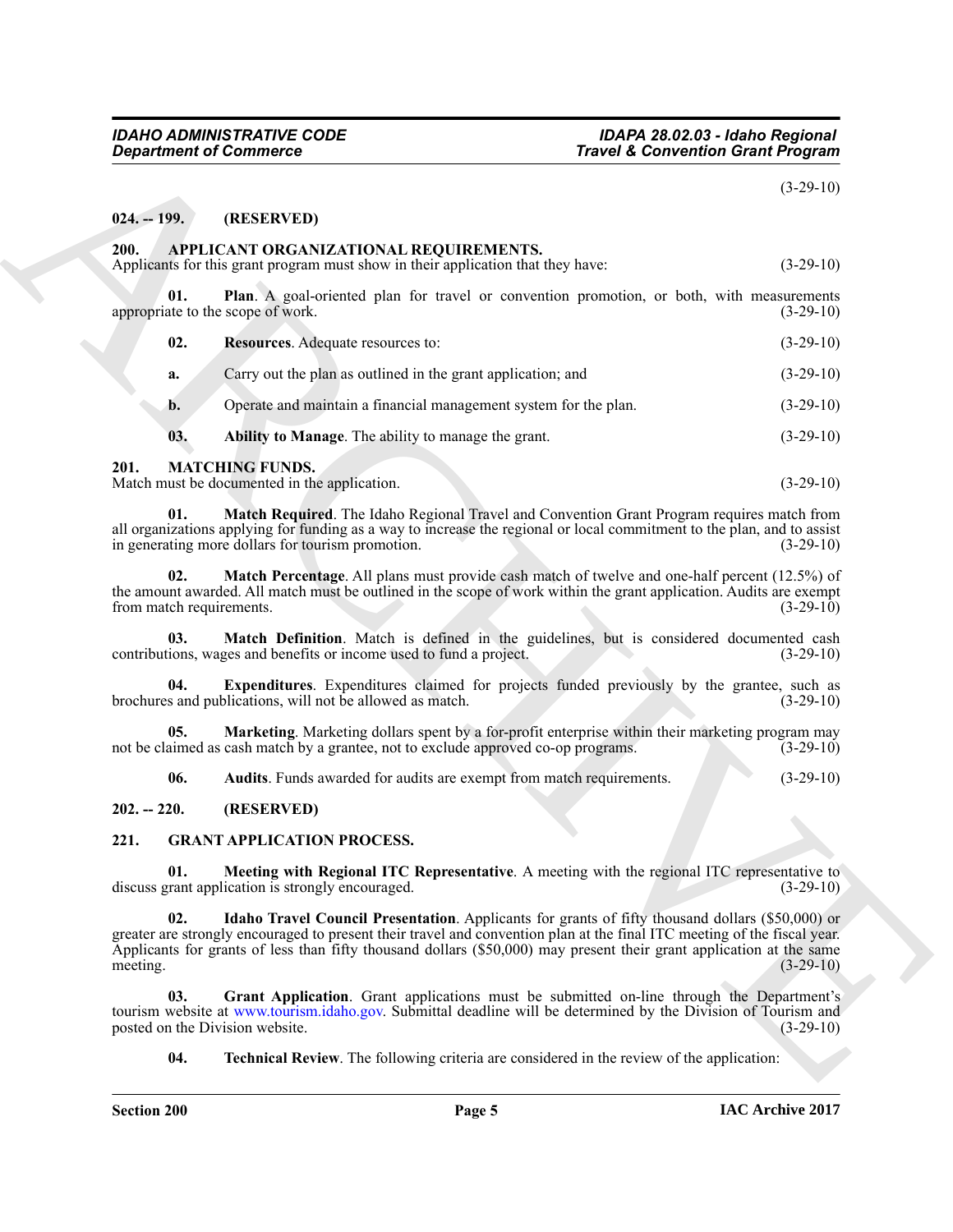| <b>Department of Commerce</b>          |                                                                                                                                                                                                                                                                                                                                                                                                                                                                                                         | <b>Travel &amp; Convention Grant Program</b> |             |
|----------------------------------------|---------------------------------------------------------------------------------------------------------------------------------------------------------------------------------------------------------------------------------------------------------------------------------------------------------------------------------------------------------------------------------------------------------------------------------------------------------------------------------------------------------|----------------------------------------------|-------------|
|                                        |                                                                                                                                                                                                                                                                                                                                                                                                                                                                                                         |                                              | $(3-29-10)$ |
| a.                                     | Application Completeness - Scope of work and budget filled out correctly.                                                                                                                                                                                                                                                                                                                                                                                                                               |                                              | $(3-29-10)$ |
| $\mathbf{b}$ .                         | Cash Match - Potential sources identified.                                                                                                                                                                                                                                                                                                                                                                                                                                                              |                                              | $(3-29-10)$ |
| c.                                     | Commitment - Evidence the plan has local/regional support.                                                                                                                                                                                                                                                                                                                                                                                                                                              |                                              | $(3-29-10)$ |
| d.                                     | Fiscal Competency - Presence of an adequate financial management system.                                                                                                                                                                                                                                                                                                                                                                                                                                |                                              | $(3-29-10)$ |
| e.                                     | Need - Addresses identified needs of the travel economy in the impacted region.                                                                                                                                                                                                                                                                                                                                                                                                                         |                                              | $(3-29-10)$ |
| f.<br>promote intra-regional travel.   | Regional Impact - Will increase local/regional awareness, encourage visitors to stay longer, or                                                                                                                                                                                                                                                                                                                                                                                                         |                                              | $(3-29-10)$ |
| g.                                     | Continuing Benefits - Plan has benefits beyond the grant cycle.                                                                                                                                                                                                                                                                                                                                                                                                                                         |                                              | $(3-29-10)$ |
| h.                                     | Plan Design - Achieving goals and objectives within a reasonable time frame.                                                                                                                                                                                                                                                                                                                                                                                                                            |                                              | $(3-29-10)$ |
| i.                                     | Innovation.                                                                                                                                                                                                                                                                                                                                                                                                                                                                                             |                                              | $(3-29-10)$ |
| project objectives.                    | Evaluation - Plan demonstrates a sound methodology for measuring achievement of the stated                                                                                                                                                                                                                                                                                                                                                                                                              |                                              | $(3-29-10)$ |
|                                        | Cost Analysis - Applicant shows evidence that other resources are not available to support the plan<br>fully, and requested funds are sufficient to accomplish plan objectives.                                                                                                                                                                                                                                                                                                                         |                                              | $(3-29-10)$ |
| 222.                                   | <b>GRANT AWARD.</b><br>The ITC is responsible for the selection of applications to be awarded ITC Grants. Once the ITC has selected plans to<br>be funded, the Department will notify all applicants, by letter, of their funding status.                                                                                                                                                                                                                                                               |                                              | $(3-29-10)$ |
| 01.                                    | <b>Term of Contract.</b> All contracts will be in effect for a period of no more than fourteen (14) months<br>unless otherwise stipulated in the contract.                                                                                                                                                                                                                                                                                                                                              |                                              | $(3-29-10)$ |
| 02.                                    | Special Conditions. If applicable, special conditions of funding will be outlined.                                                                                                                                                                                                                                                                                                                                                                                                                      |                                              | $(3-29-10)$ |
| 03.<br>expended until that date.       | <b>Effective Date</b> . The grant will take effect upon the date of award. Grant monies cannot be                                                                                                                                                                                                                                                                                                                                                                                                       |                                              | $(3-29-10)$ |
| 04.<br>the Department or his designee. | <b>Reimbursement</b> . No expenditures can be reimbursed until the contract is signed by the Director of                                                                                                                                                                                                                                                                                                                                                                                                |                                              | $(3-29-10)$ |
| 223.<br>match requirements.            | <b>AUDIT REQUIREMENT.</b><br>Grantees who receive one hundred thousand dollars (\$100,000) or more in grant funds must have an audit. The audit<br>must be performed by a Certified Public Accountant and submitted to the Department within sixty (60) days<br>following the close of the grant cycle. The Council may also require an audit for grants less than one hundred<br>thousand dollars (\$100,000). Estimated audit costs must be included in the grant application. Audits are exempt from |                                              | $(3-29-10)$ |
| 224.<br>requested.                     | <b>EXTENSIONS AND AMENDMENTS.</b><br>Extensions and amendments to ITC approved grants are discouraged. However, if the grantee can offer a compelling<br>reason why more time is needed to complete the approved plan, or if a suitable opportunity requiring a change to the<br>scope of work becomes available, an extension of the grant year or amendment to the approved plan or budget may be                                                                                                     |                                              | $(3-29-10)$ |
|                                        | <b>Extensions.</b> An extension of up to three (3) months may be obtained from the grant manager with                                                                                                                                                                                                                                                                                                                                                                                                   |                                              |             |

| Continuing Benefits - Plan has benefits beyond the grant cycle. | $(3-29-10)$ |
|-----------------------------------------------------------------|-------------|
|                                                                 |             |

# <span id="page-5-10"></span><span id="page-5-9"></span><span id="page-5-6"></span><span id="page-5-0"></span>**222. GRANT AWARD.**

# <span id="page-5-8"></span><span id="page-5-7"></span><span id="page-5-3"></span><span id="page-5-1"></span>**223. AUDIT REQUIREMENT.**

# <span id="page-5-5"></span><span id="page-5-4"></span><span id="page-5-2"></span>**224. EXTENSIONS AND AMENDMENTS.**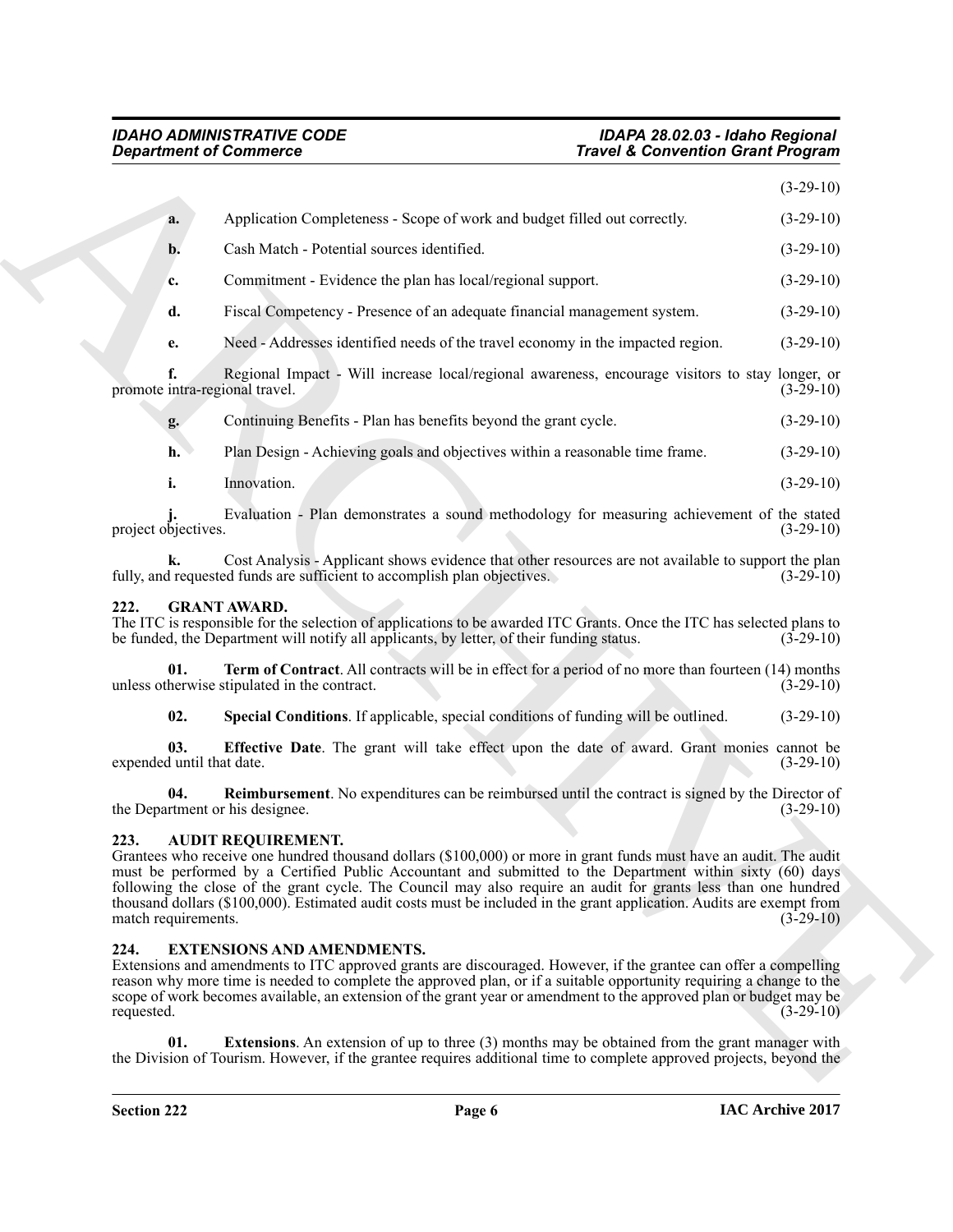three (3) months, the request will be reviewed by the ITC and must receive a majority vote of the members in order<br>for the extension to be allowed. (3-29-10) for the extension to be allowed.

<span id="page-6-2"></span>**02. Amendments**. If the scope of any element changes or a budget shift in excess of limits set by the Council in the guidelines is requested, it will be reviewed by the ITC and must receive a majority vote of the members in order for the amendment to be allowed. (3-29-10)

## <span id="page-6-6"></span><span id="page-6-3"></span><span id="page-6-0"></span>**225. GRANT TERMINATION.**

**Travel & Convention of Countries Convention Convention Convention Countries (Section Countries Convention Countries Countries Countries Countries Countries Countries Countries Countries Countries Countries Countries Coun 01. Plan, Project or Organization Loses Viability**. If at any time a travel and convention promotion plan or project loses its viability, or the organization awarded the grant ceases to actively function, the grant may be terminated. This determination will be made by the ITC, the Division of Tourism staff, and may include the grantee. If such a decision is made, the Department will terminate the plan or project and the funds will be reverted to the regional pool for the next cycle grant awards. (3-29-10) regional pool for the next cycle grant awards.

<span id="page-6-4"></span>**02. Conflict of Interest**. If at any time the Council becomes aware of an apparent or potential conflict of interest between a grantee and a private entity which may influence grant funds, the Council may request a meeting with the grantee's representatives. The Council may, at that meeting, terminate the grant if an inappropriate conflict of interest is found. (3-29-10)

<span id="page-6-5"></span>**03. Inappropriate Use of Funds**. If at any time the Council becomes aware of a grantee's inappropriate or illegal use of grant funds, or inappropriate request for reimbursement, the Council may request a meeting with the grantee's representatives. The Council may, at that meeting, terminate the grant if impropriety is found. (3-29-10) found. (3-29-10)

<span id="page-6-1"></span>**226. -- 999. (RESERVED)**